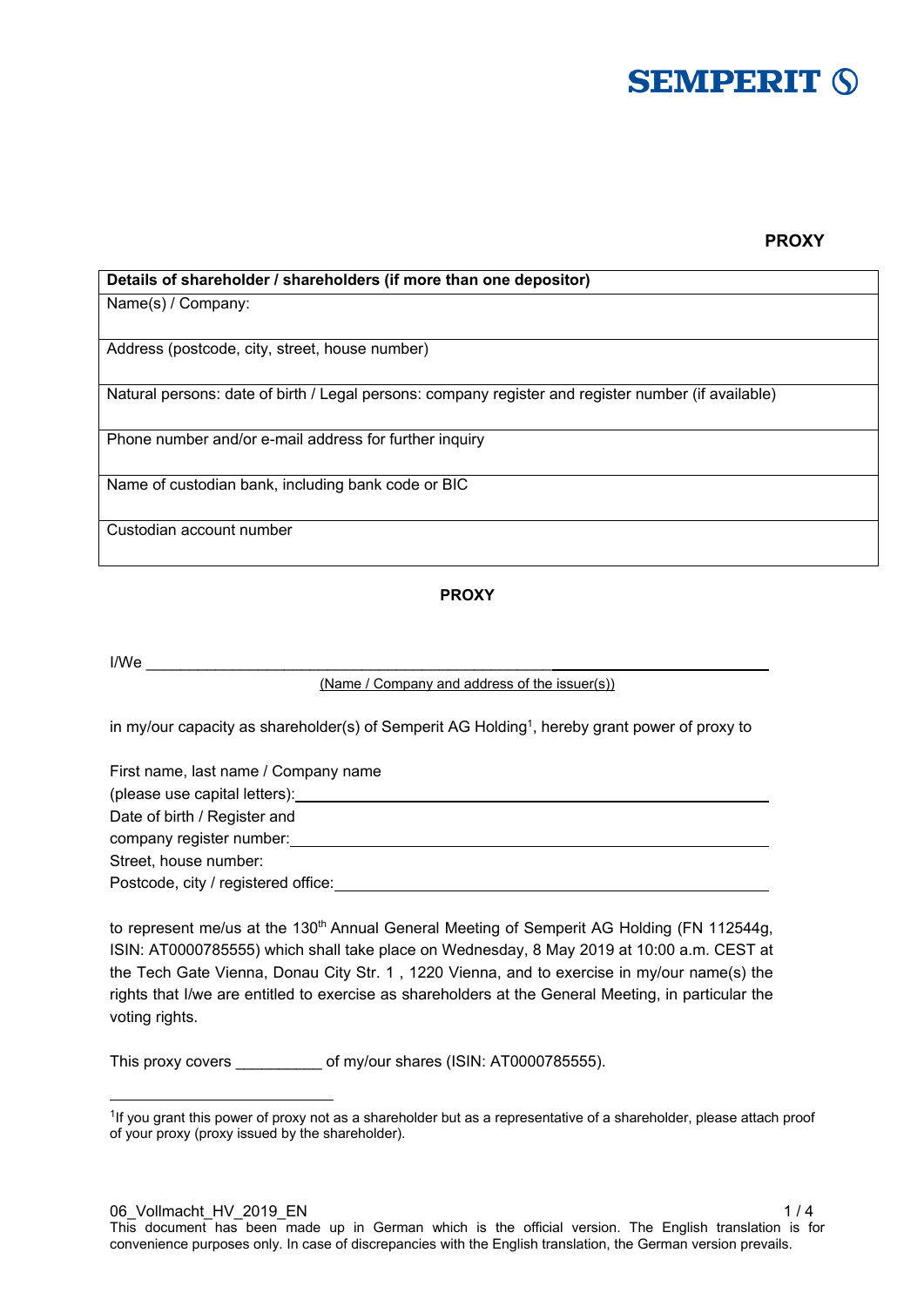

## *(If this field is left blank, the proxy will apply to all shares covered by the deposit confirmation from the custodian bank.)*

### **Information to shareholders regarding data processing**

### **1. Which personal data of shareholders is processed and for what purposes?**

Semperit AG Holding processes personal data of shareholders (in particular those pursuant to Sec 10a sub-section 2 Stock Corporations Act, i.e. name, address, date of birth, number of the securities deposit, number of shares of the shareholder, type of share if applicable, number of the voting card and, if applicable, name and date of birth of the proxy holder) on the basis of the applicable data protection regulations, in particular the European General Data Protection Regulation ("GDPR") and the Austrian Data Protection Act ("DSG"), in order to enable shareholders to exercise their rights at the General Meeting.

In this connection the shareholders' personal data is processed for the following purposes:

- Organization and holding of General Meetings, including verification of the right to attend/power of proxy and determination of the voting ratio
- Participation of shareholders in the General Meeting and exercise of shareholder rights
- Preparation of registration, power of proxy and attendance lists
- Preparation of the minutes of the General Meeting
- Fulfillment of compliance obligations, including recording, disclosure and reporting obligations.

The processing of the shareholders' personal data is mandatory for the participation of shareholders and their representatives in the General Meeting in accordance with the Stock Corporations Act. The legal basis for the processing therefore is Article 6 sub-section 1 lit c GDPR (compliance with a legal obligation). For the processing Semperit AG Holding is controller as defined in Art 4 pt. 7 GDPR.

#### **2. To whom is the shareholders' personal data transferred?**

Semperit AG Holding uses external service providers, such as notaries, lawyers, banks and IT service providers, for the purpose of organizing the General Meeting. These service providers receive only such personal data from Semperit AG Holding as is necessary for the performance of the commissioned service, and, where they are processors as defined in Art 4 pt. 8 GDPR, process the data solely on instructions of Semperit AG Holding. Where legally required, Semperit AG Holding has concluded a data protection agreement with these service providers.

If a shareholder participates in the General Meeting, all present shareholders or their representatives respectively, the members of the Management Board and Supervisory Board, the notary and any other person with a legal right to attend may view the list of participants stipulated by statute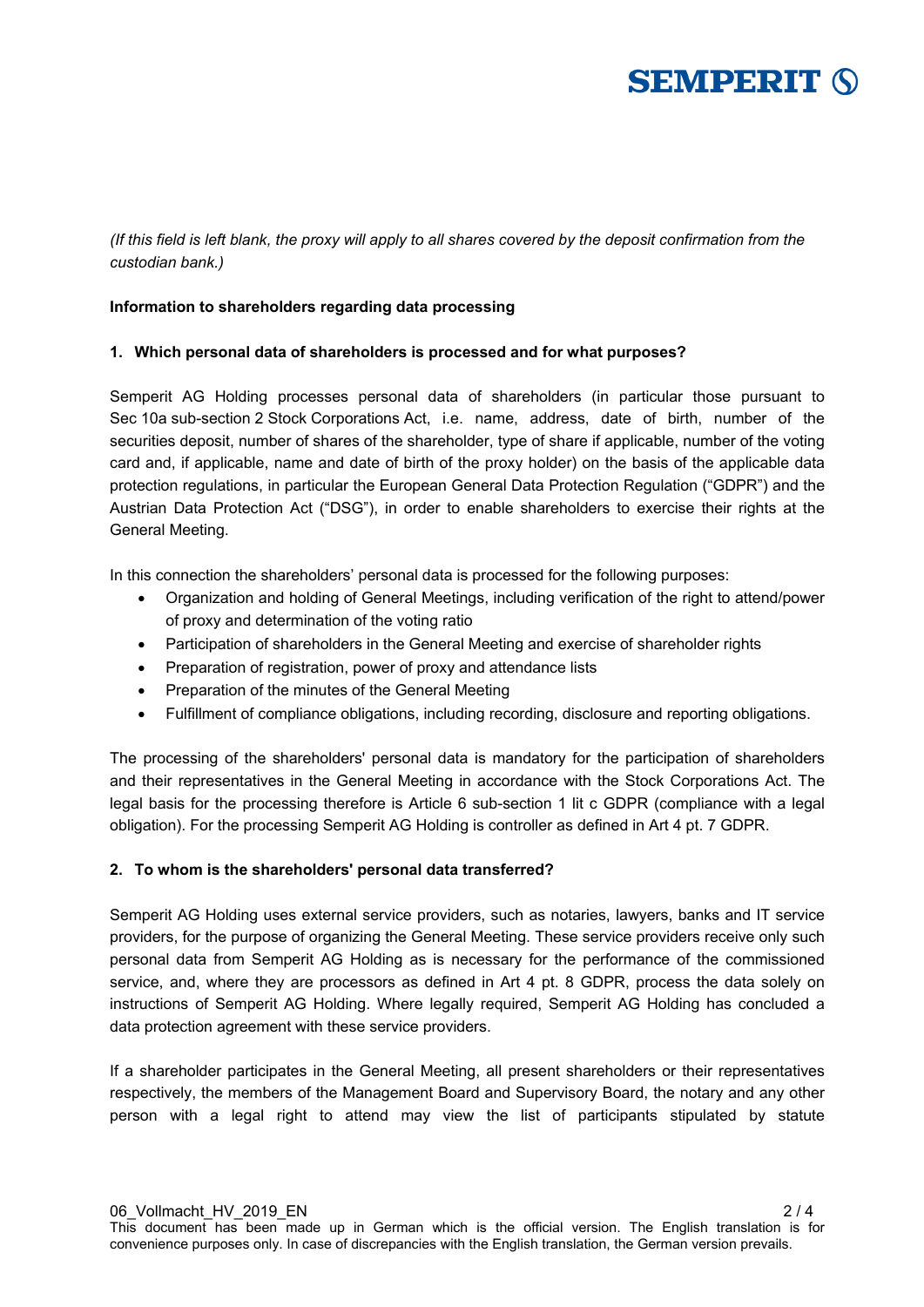

(section 117 Stock Corporations Act) and thereby also have access to the personal data contained therein (inter alia name, place of residence, shareholding relationship). Semperit AG Holding also has the statutory obligation to submit the shareholders' personal data (in particular the list of participants) to the commercial register at the competent commercial register court (section 120 Stock Corporations Act) as part of the notarial protocol.

In addition, the shareholders' personal data may also be transferred to the competent authorities or bodies if necessary.

## **3. How long is the shareholders' personal data stored?**

Shareholders' data will be anonymized or deleted as soon as it is no longer necessary for the purposes for which it was collected or processed, and no other legal obligations require further storage. Obligations to provide evidence and to retain records arise in particular from corporate, stock corporation and takeover law, from tax and duties law as well as from anti money laundering regulations. If legal claims are made by shareholders against Semperit AG Holding or vice versa by Semperit AG Holding against shareholders, the storage of personal data serves to clarify and enforce claims in individual cases. In connection with proceedings before civil courts, this can lead to storage of data for the duration of the statute of limitations plus the duration of the court proceedings up to its legally binding conclusion.

#### **4. What rights do shareholders have with regard to their personal data?**

Every shareholder has a right to access, rectification, restriction, objection and deletion at any time with regard to the processing of personal data as well as a right to data portability in accordance with Chapter III GDPR. Shareholders can assert these rights against Semperit AG Holding free of charge at the following point of contact: Semperit AG Holding attn. of Rechtsabteilung, Modecenterstrasse 22, 1031 Vienna E-Mail: data.privacy@semperitgroup.com.

In addition, shareholders have the right to lodge a complaint with the data protection supervisory authority pursuant to Article 77 GDPR.

## **5. Further information**

Further information on data protection can be found in the data protection declaration on the website of Semperit AG Holding www.semperitgroup.com .